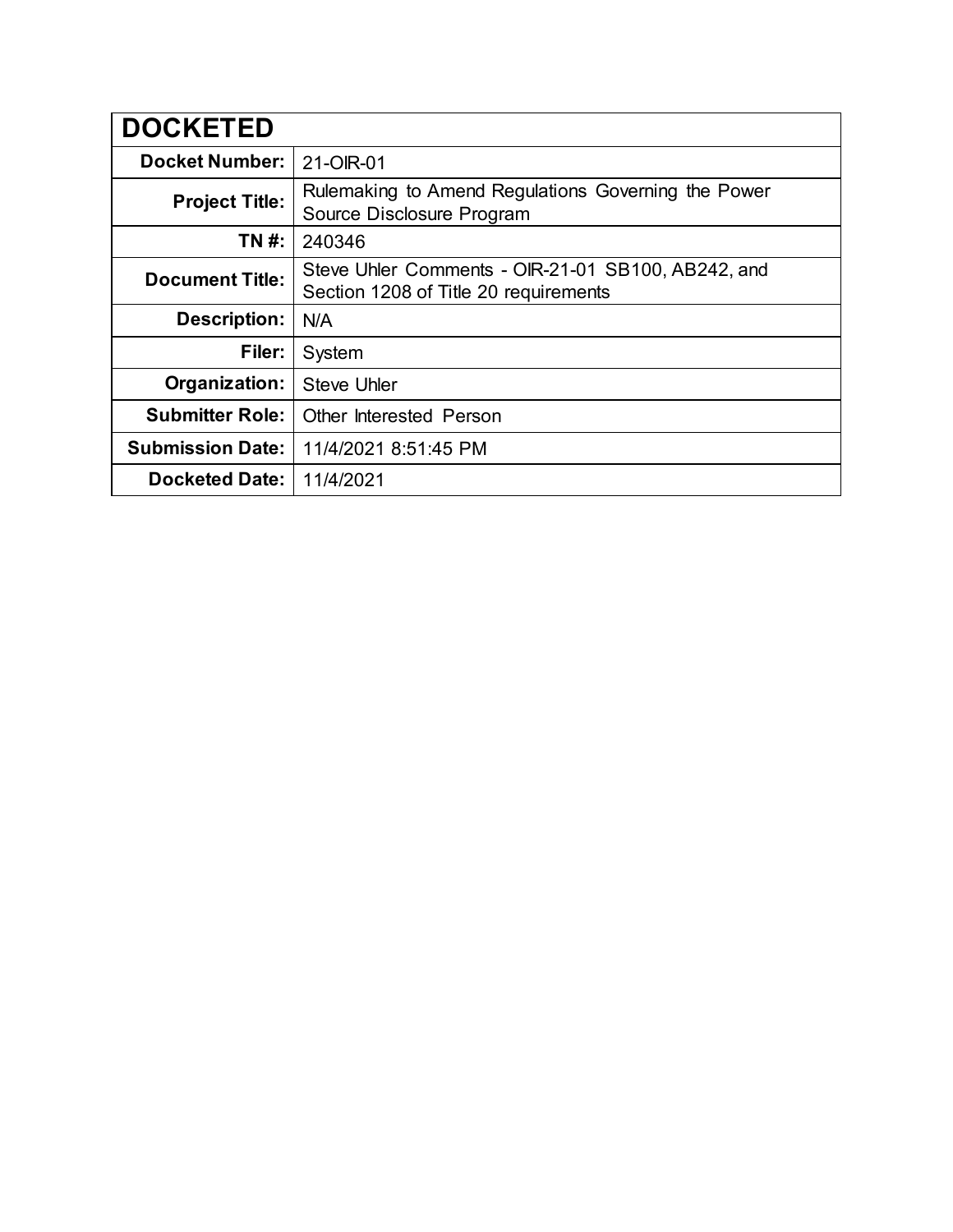**Comment Received From: Steve Uhler** Submitted On: 11/4/2021 Docket Number: 21-OIR-01

## OIR-21-01 SB100, AB242, and Section 1208 of Title 20 requirements

OIR-21-01 SB100, AB242, and Section 1208 of Title 20 requirements

I am looking forward to the following:

Energy Commission's prohibiting resource shuffling in power source disclosure pursuant to SB100. See rulemaking petition https://efiling.energy.ca.gov/GetDocument.aspx?tn=231175

Energy Commission's amending Title 20 pursuant to AB242, see http://leginfo.legislature.ca.gov/faces/billNavClient.xhtml?bill\_id=202120220AB242\_for bill text.

Energy Commission's enforcing the requirement that all documents submitted in any proceeding, whether by a party, committee, the commission, or any other individual or entity, shall be filed with the Docket Unit. Filing is complete when a document has been accepted by dockets staff or by the commission's automated electronic filing or commenting system. Documents that are not filed will not be deemed part of a proceeding's record pursuant to section 1208 of title 20.

Steve Uhler sau@wwmpd.com

Additional submitted attachment is included below.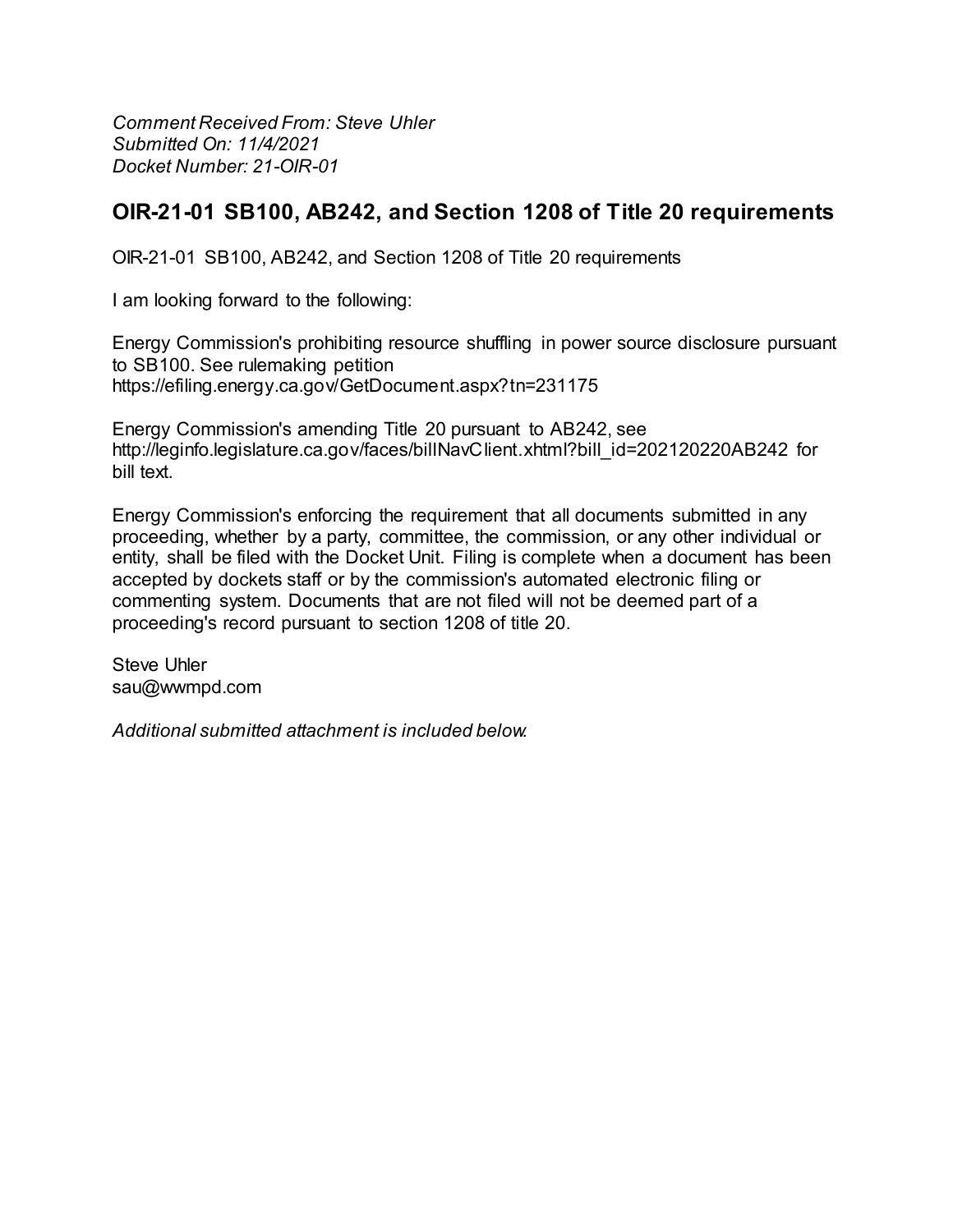| <b>DOCKETED</b>         |                                                                                                         |
|-------------------------|---------------------------------------------------------------------------------------------------------|
| <b>Docket Number:</b>   | 16-OIR-05                                                                                               |
| <b>Project Title:</b>   | Power Source Disclosure - AB 1110 Implementation Rulemaking                                             |
| TN #:                   | 231175                                                                                                  |
| <b>Document Title:</b>  | Steve Uhler Comments - Petition requesting rulemaking<br>implementing PUC 454-53, re resource shuffling |
| Description:            | This document was also filed in 19-BUSMTG-02.                                                           |
| Filer:                  | System                                                                                                  |
| Organization:           | Steve Uhler                                                                                             |
| <b>Submitter Role:</b>  | Other Interested Person                                                                                 |
| <b>Submission Date:</b> | 12/12/2019 6:35:50 AM                                                                                   |
| <b>Docketed Date:</b>   | 12/12/2019                                                                                              |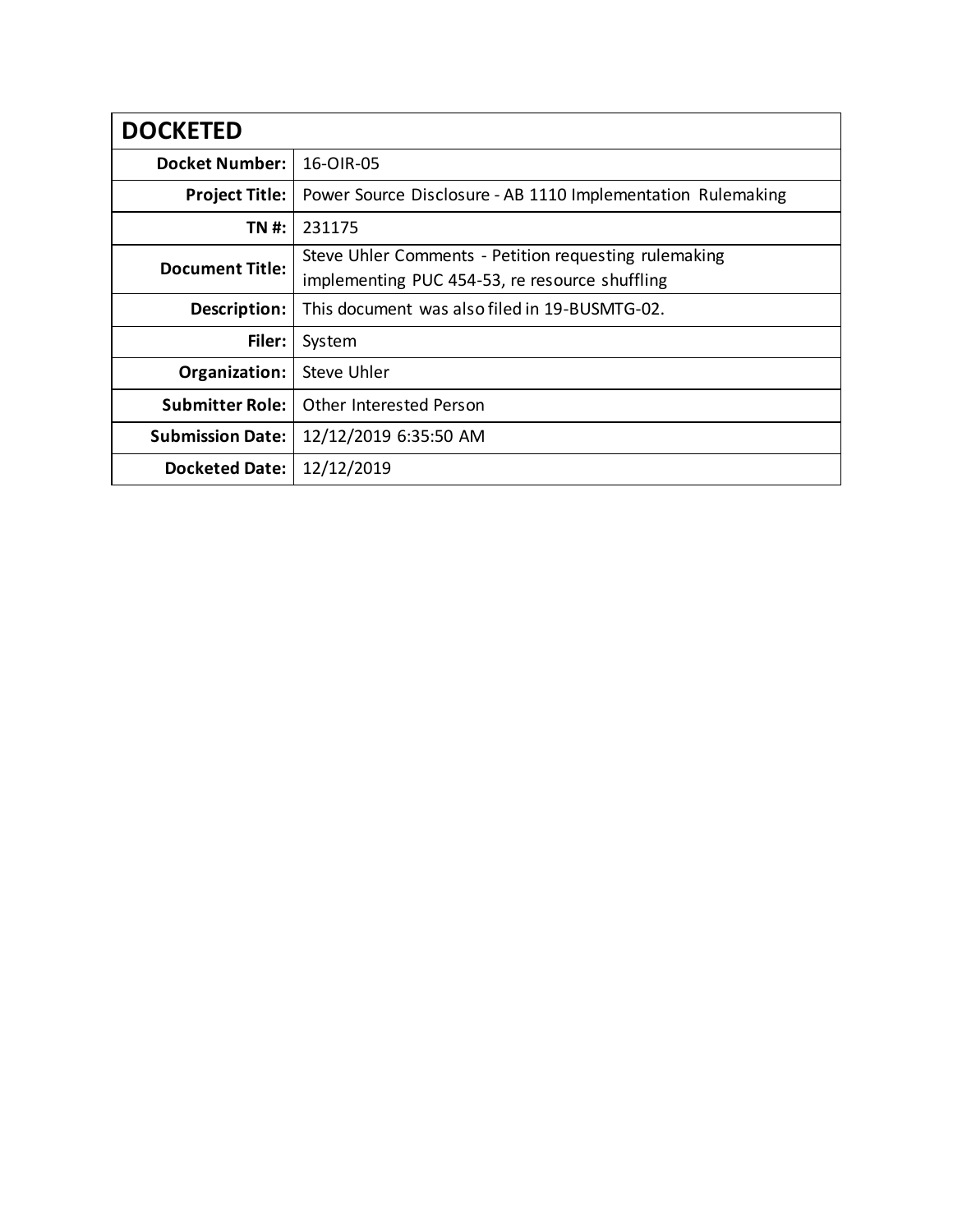*Comment Received From: Steve Uhler Submitted On: 12/12/2019 Docket Number: 16-OIR-05*

## **BUSMTG-19-02 Petition requesting rulemaking implementing PUC 454- 53, re resource shuffling**

BUSMTG-19-02 Petition requesting rulemaking implementing PUC 454.53, re resource shuffling

Filed with the California Energy Commission per Title 20 Section 1208. Filing of Documents.

To: Drew Bohan, Executive Director California Energy Commission 1516 Ninth Street Sacramento, CA 95814-5122

Request per Government Code - GOV 11340.6.

Except where the right to petition for adoption of a regulation is restricted by statute to a designated group or where the form of procedure for such a petition is otherwise prescribed by statute, any interested person may petition a state agency requesting the adoption, amendment, or repeal of a regulation as provided in Article 5 (commencing with Section 11346). This petition shall state the following clearly and concisely:

Government Code - GOV 11340.6. (a) (a) The substance or nature of the regulation, amendment, or repeal requested.

Government Code - GOV 11340.6. (b) (b) The reason for the request.

Government Code - GOV 11340.6. (c) (c) Reference to the authority of the state agency to take the action requested.

Government Code - GOV 11340.7. (a)

(a) Upon receipt of a petition requesting the adoption, amendment, or repeal of a regulation pursuant to Article 5 (commencing with Section 11346), a state agency shall notify the petitioner in writing of the receipt and shall within 30 days deny the petition indicating why the agency has reached its decision on the merits of the petition in writing or schedule the matter for public hearing in accordance with the notice and hearing requirements of that article.

The name, address, and telephone number of the petitioner;

Steve Uhler 3327 53rd Street, Sacramento, CA, 95820-1628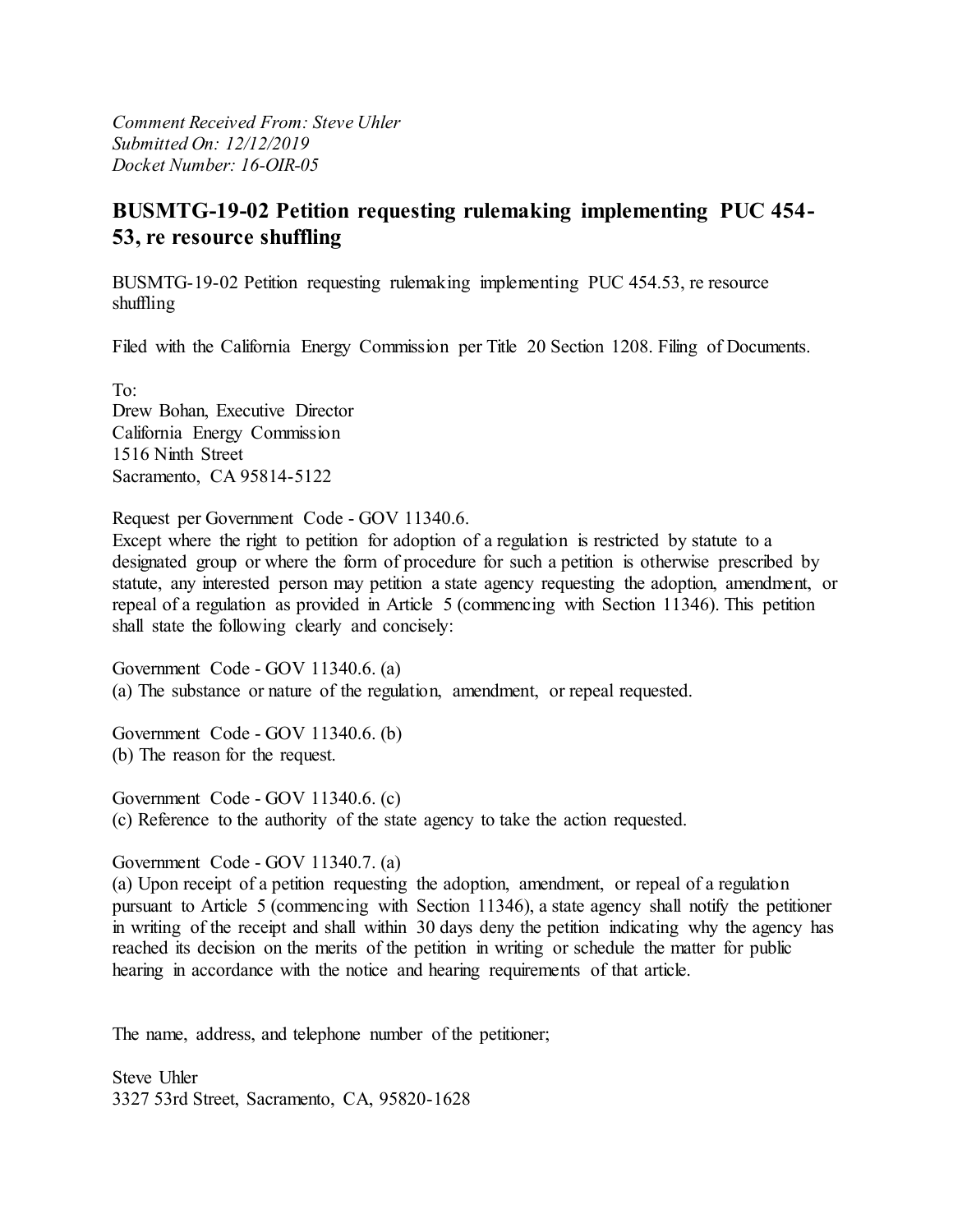916-451-2385 sau@wwmpd.com

(a) the substance or nature of the regulation, amendment, or repeal requested;

Implement that California shall not allow resource shuffling pursuant to Public Utilities Code - PUC 454.53 as it relates to ARTICLE 14. Disclosure of Sources of Electrical Generation [398.1 - 398.5]

Public Utilities Code - PUC 454.53. (a)

(a) It is the policy of the state that eligible renewable energy resources and zero-carbon resources supply 100 percent of all retail sales of electricity to California end-use customers and 100 percent of electricity procured to serve all state agencies by December 31, 2045. The achievement of this policy for California shall not increase carbon emissions elsewhere in the western grid and shall not allow resource shuffling. The commission and Energy Commission, in consultation with the State Air Resources Board, shall take steps to ensure that a transition to a zero-carbon electric system for the State of California does not cause or contribute to greenhouse gas emissions increases elsewhere in the western grid, and is undertaken in a manner consistent with clause 3 of Section 8 of Article I of the United States Constitution. The commission, the Energy Commission, the State Air Resources Board, and all other state agencies shall incorporate this policy into all relevant planning.

Public Utilities Code - PUC 454.53. (d) (d) The commission, Energy Commission, and state board shall do both of the following:

Public Utilities Code - PUC 454.53. (d) (1) (1) Utilize programs authorized under existing statutes to achieve the policy described in subdivision (a).

(b) the reasons for the request;

The Energy Commission in a proceeding docketed as 16-OIR-05 claimed resource shuffling is required for equations used in greenhouse gas calculations. Not allowing resource shuffling will require the Energy Commission to include the losses incurred from point of generation to point of retail sale which will remove the requirement for resource shuffling in the current calculations. This will bring the Energy Commission into compliance pursuant to Public Utilities Code - PUC 454.53 for not allowing resource shuffling.

(c) reference to the authority of the commission to take the action requested.

Authority cited: Sections 25213 and 25218 (e), Public Resources Code; and Section 454.53 (a) and 454.53 (d)(1), Public Utilities Code. Reference: Sections 398.4, Public Utilities Code.